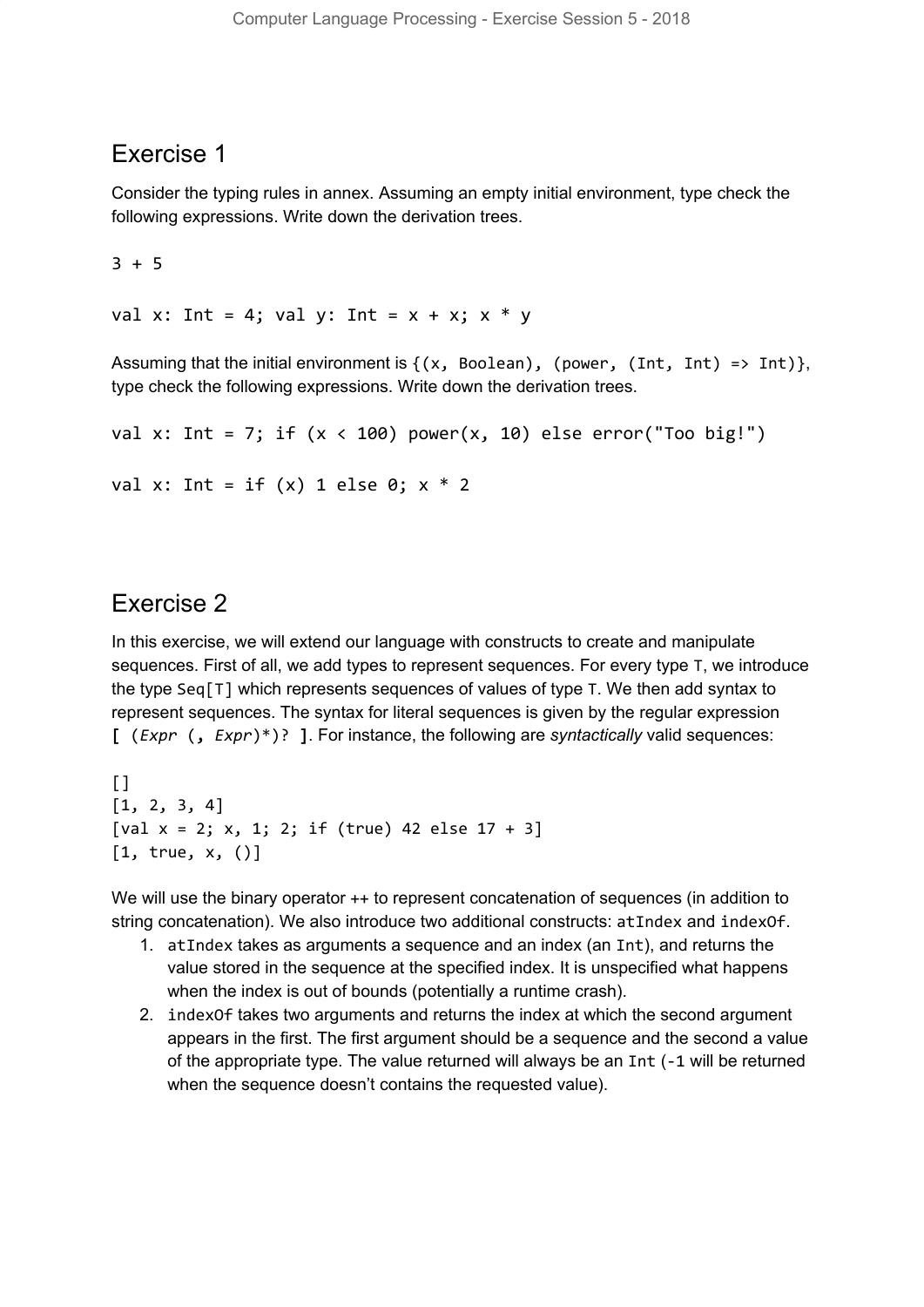Question 1

Write the typing rules for sequence literals, concatenation of sequences, atIndex and indexOf.

Question 2

Assuming an empty initial environment, type check the following expressions:

```
atIndex([1, 2, 3], 1) == 2[1, 2, true]
val x: Boolean = true; [x, false, x]atIndex([ ] ++ [ ], 0)
```
Is there something particular with the last example ?

## Question 3

Being a huge fan of Scala, you decide to introduce for-comprehensions to your language. For-comprehensions are expressions of the form:

for {  $x_1$  <-  $xs_1$ ;  $x_2$  <-  $xs_2$ ; ...;  $x_n$  <-  $xs_n$  } yield e

Where  $x_1, x_2, ..., x_n$  are variables,  $xs_1, xs_2, ..., xs_n$  are expressions and e is an expression. The meaning of such expressions is the same as in Scala. Note that variables bound in earlier bindings can appear in subsequent bindings. For instance, the following should be valid for-comprehension expressions:

```
for {
  x \leftarrow [1, 2]} yield x + 1for {
  x \leftarrow [1, 2, 3];y \leftarrow [x > 1, false];
  z \leftarrow [x, if (y) 1 else 0]} yield x + z
```
Your goal is to write down the typing rule(s) for for-comprehension expressions.